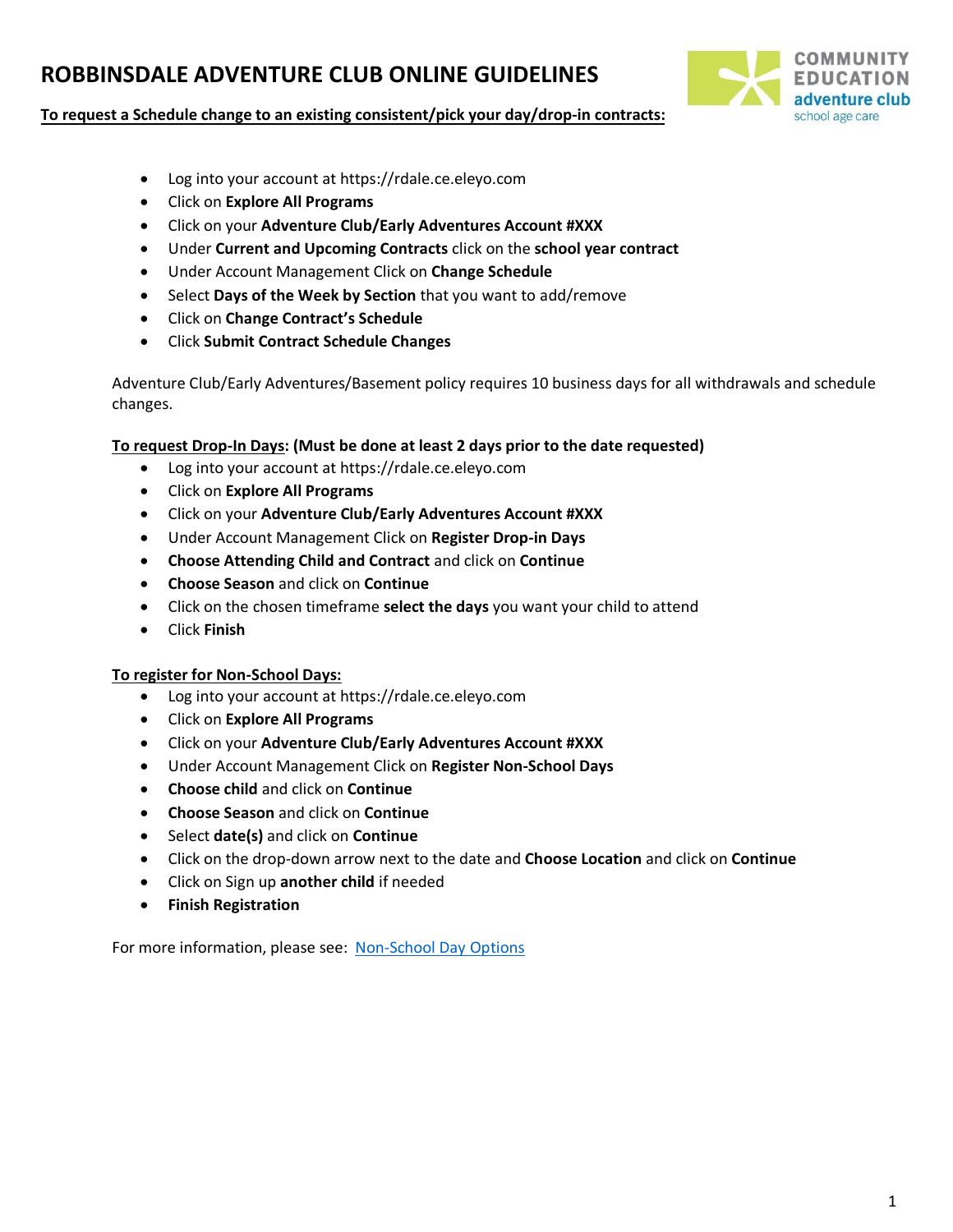#### **To remove Pending Drop-in Days or Pending Non-School Days:**

- Log into your account at https://rdale.ce.eleyo.com
- Click on **Explore All Programs**
- Click on your **Adventure Club/Early Adventures Account #XXX**
- Scroll down to **Current and Upcoming Contracts**
- Click on the **contract**
- If your drop-in days **have not been accepted**, click on the **Remove** button beside each date.
- Click on the **Remove** button next to the drop-in or non-school date you no longer want.
- Click **OK**

#### **To add or remove an Authorized Pickup:**

- Log into your account at https://rdale.ce.eleyo.com
- Click on **Explore All Programs**
- Click on your **Adventure Club/Early Adventures Account #XXX**
- Click on **Manage Authorized Pickups**
- Click on **+Add Authorized Pickup**
- Click on the **ˇ** in the box under Person
- Select a name that is shown, or click on **Other** then add Name and Description
- Scroll down and click on **Save Authorized Pickups**

#### **To request a Schedule change to an existing SUMMER schedule:**

- Log into your account at https://rdale.ce.eleyo.com
- Click on **Explore All Programs**
- Click on your **Adventure Club/Basement Account #XXX**
- Under **Current and Upcoming Contracts** click on the **summer contract**
- Click on **Change Schedule**
- Click on **the date you want to add or remove**
- Click **Submit Contract Schedule Changes**

#### **To view/print invoice:**

- Log into your account at https://rdale.ce.eleyo.com
- Click on **Explore All Programs**
- Click on your **Adventure Club/Early Adventures Account #XXX**
- Under **Latest Invoice** click **View**
- Click **Download** then print
- To view other invoices, under **Recent Activity**
- Click **View All Activity**
- Click the yellow **Invoice** button

#### **To Make a Payment:**

- Log into your account at https://rdale.ce.eleyo.com
- Click on **Explore All Programs**
- Click on your **Adventure Club/Early Adventures Account #XXX**
- Under **Account Management - Latest Invoice**
- Click on **\$ Pay**
- Follow the prompts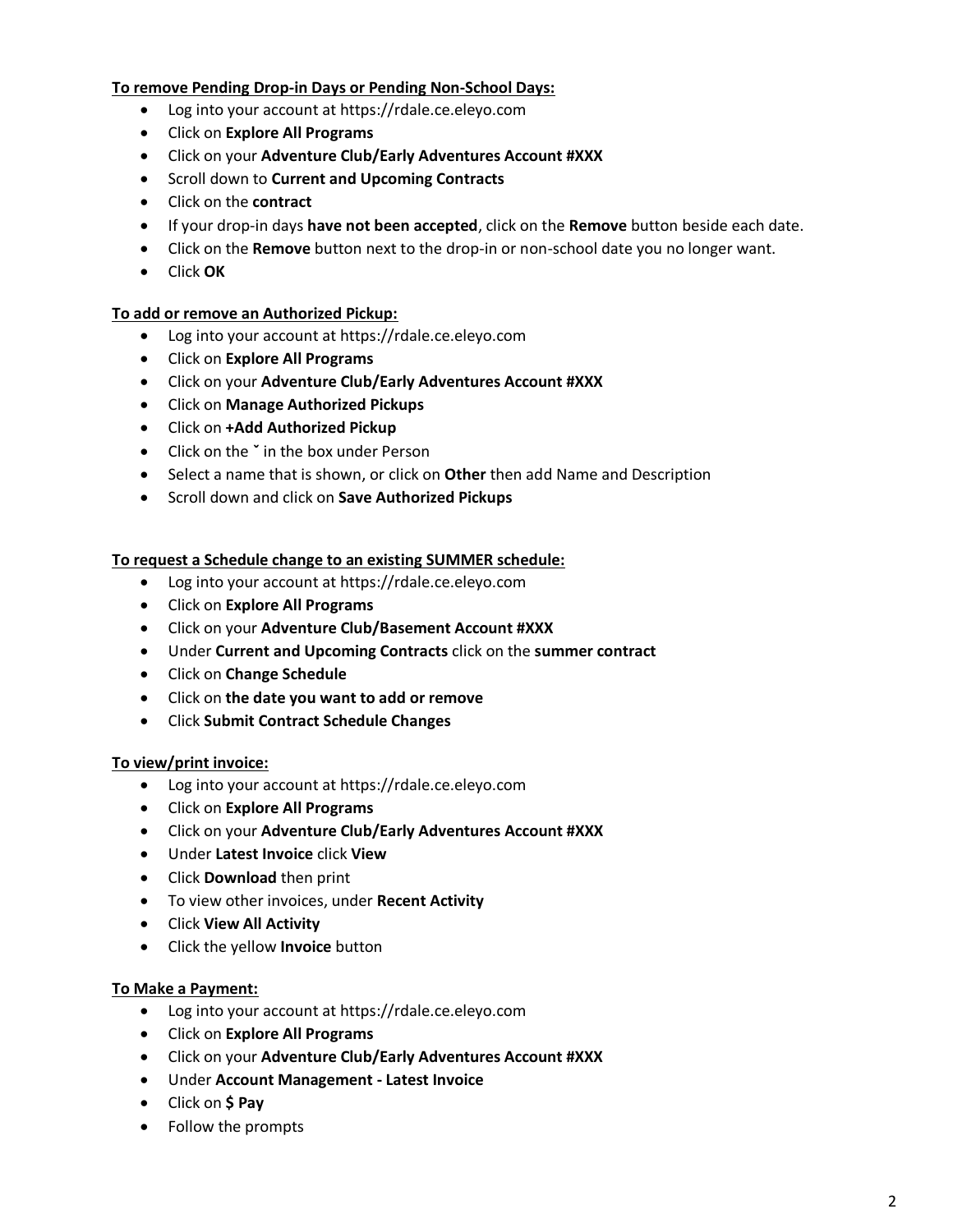## **To Print a Payment Receipt:**

- Log into your account at https://rdale.ce.eleyo.com
- Click on **Explore All Programs**
- Click on your **Adventure Club/Early Adventures Account #XXX**
- Under **Recent Activity** click **View All Activity**
- You can print the screen OR
- Open the **Payment Receipt email** you received from **Robbinsdale Community Education** & **Print**

### **To view/print Tax Statement:**

- Log into your account at https://rdale.ce.eleyo.com
- Click on **Explore All Programs**
- Click on your **Adventure Club/Early Adventures Account #XXX**
- Below Account Management click on the green **Download Tax Information** button
- Click on **the year** to download PDF
- You can print and/or save this Tax Statement

#### **To update Your Profile, Family Members / Relationships:**

- Log into your account at https://rdale.ce.eleyo.com
- Scroll down to the bottom of the screen
- Click on **Your Family** and you can:
- Click on **Edit your information or Edit Profile**
- Make changes to your information
- Click **Save Profile or Save Person**

#### **To withdraw from the program:**

- Log into your account at https://rdale.ce.eleyo.com
- Click on **Explore All Programs**
- Click on your **Adventure Club/Early Adventures Account #XXX**
- Under **Current and Upcoming Contracts** click on the contract
- Click on **Withdraw Contract**
- Enter **Last Day of Attendance**
- Click **Request Withdraw**

#### **To use Quick Pay for payments by someone other than an owner of the account:**

- Have them create an account at https://rdale.ce.eleyo.com
- **Log In** with your **Email Address** and **Password**
- Click **Explore All Programs**
- Click on your **Adventure Club / Early Adventures**
- In the middle section Click on **Quick Pay**
- Use the drop-down arrow to choose **Child Care Program\***
- Enter **Account Number \***
- Enter **One of The Children's Last Name**
- Click **Continue**
- Enter **Amount**
- Click **Add to Cart**
- Click on **Checkout**
- Follow prompts
- Click on **Submit Payment**